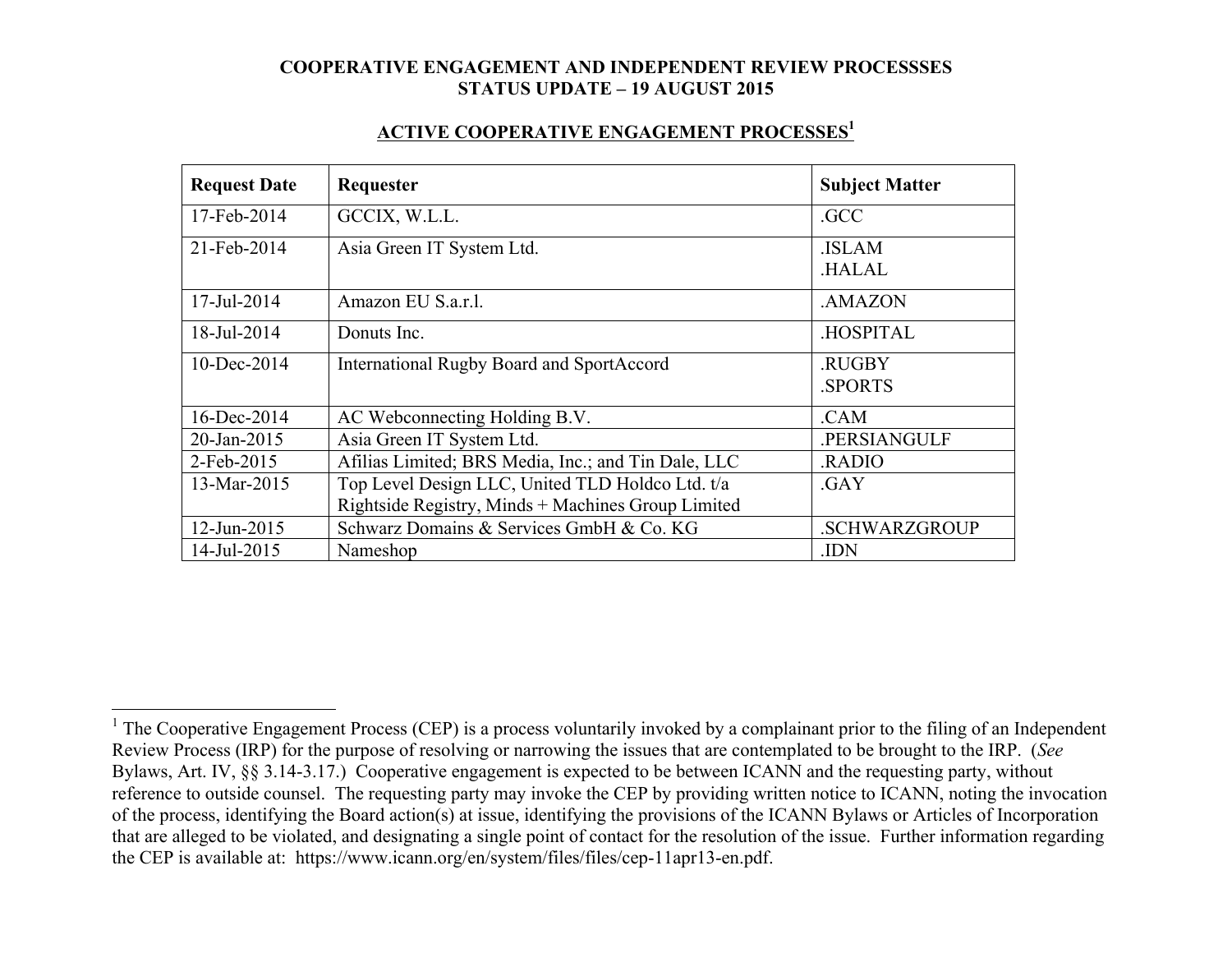### **ACTIVE INDEPENDENT REVIEW PROCESSES<sup>2</sup>**

| <b>Date</b><br><b>ICANN</b><br><b>Received</b><br><b>Notice of</b><br><b>IRP</b> | Date IRP<br><b>Commenced</b><br>by ICDR | Requester                                                                                            | <b>Subject Matter</b> | <b>Status</b>                                                                                                                                                                                                                                                                                                                            |
|----------------------------------------------------------------------------------|-----------------------------------------|------------------------------------------------------------------------------------------------------|-----------------------|------------------------------------------------------------------------------------------------------------------------------------------------------------------------------------------------------------------------------------------------------------------------------------------------------------------------------------------|
| 11-Jun-2014                                                                      | 13-Jun-2014                             | Vistaprint Limited<br>https://www.icann.org/resources/pa<br>ges/vistaprint-v-icann-2014-06-19-<br>en | .WEBS                 | Panel Selection: The full Panel was confirmed on<br>13 January 2015.<br>Materials: Written submissions, Declaration(s), and<br>Scheduling Orders are posted at<br>https://www.icann.org/resources/pages/vistaprint-v-<br>icann-2014-06-19-en<br>Hearing(s): A hearing took place on 28 May 2015;<br>awaiting Final Declaration.          |
| 17-Jul-2014                                                                      | 24-Jul-2014                             | Merck KGaA<br>https://www.icann.org/resources/pa<br>ges/merck-v-icann-2014-07-22-en                  | .MERCK<br>.MERCKMSD   | Panel Selection: The full Panel was confirmed on<br>10 March 2015.<br>Materials: Written submissions, Declaration(s), and<br>Scheduling Orders are posted at<br>https://www.icann.org/resources/pages/merck-v-<br>icann-2014-07-22-en<br>Hearing(s): Panel determined that no final hearing<br>will be held; awaiting Final Declaration. |

 $2$  The Independent Review Process (IRP) is a process by which any person materially affected by a decision or action by the Board that he or she asserts is inconsistent with the Articles of Incorporation or Bylaws may submit a request for independent review of that decision or action. (*See* Bylaws, Art. IV, § 3.) In order to be materially affected, the person must suffer injury or harm that is directly and causally connected to the Board's alleged violation of the Bylaws or the Articles of Incorporation, and not as a result of third parties acting in line with the Board's action. Further information regarding the IRP is available at: https://www.icann.org/resources/pages/mechanisms-2014-03-20-en.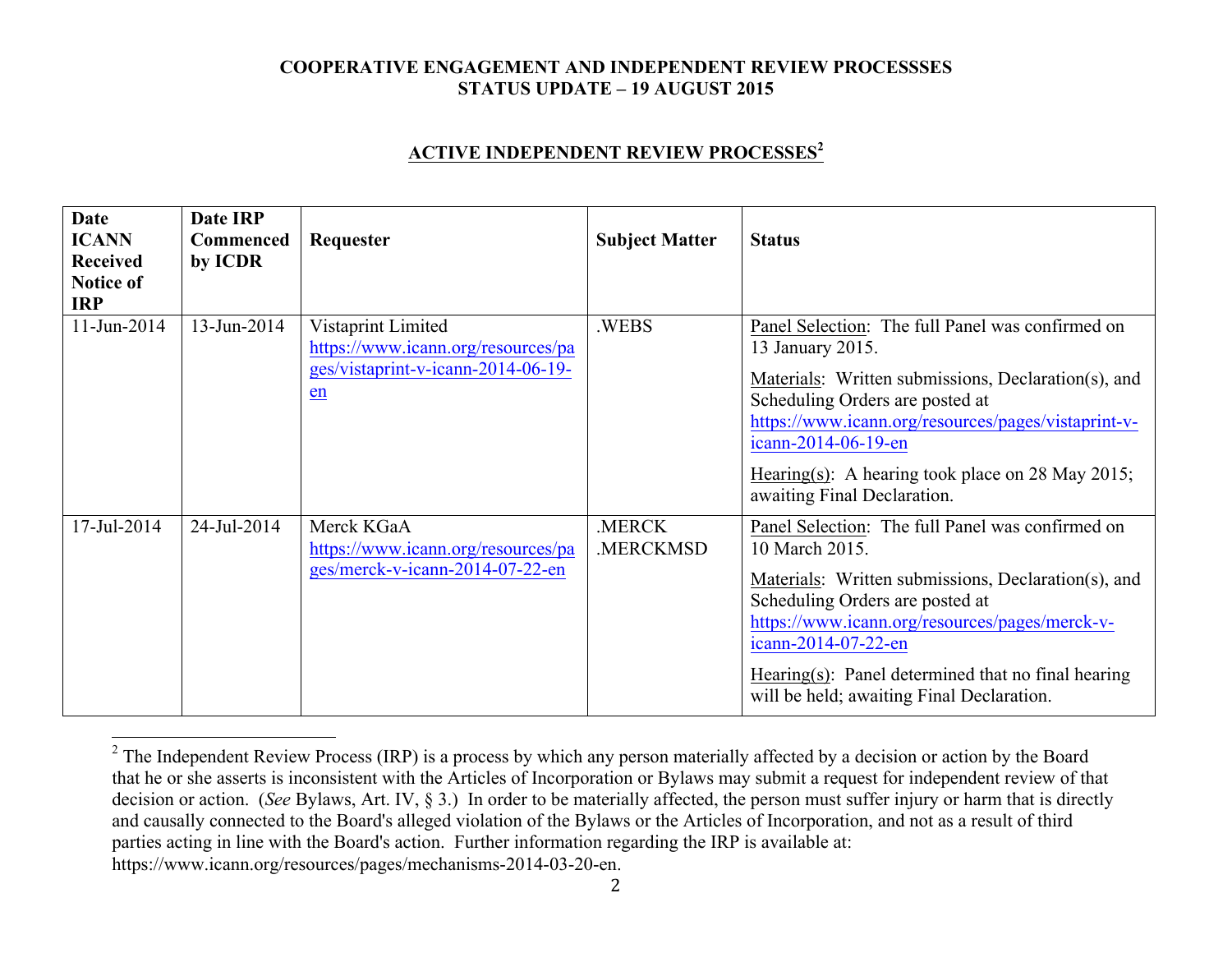| <b>Date</b><br><b>ICANN</b><br><b>Received</b><br><b>Notice of</b> | Date IRP<br><b>Commenced</b><br>by ICDR | Requester                                                                                                | <b>Subject Matter</b>   | <b>Status</b>                                                                                                                                                                                                                                                                                                                                                         |
|--------------------------------------------------------------------|-----------------------------------------|----------------------------------------------------------------------------------------------------------|-------------------------|-----------------------------------------------------------------------------------------------------------------------------------------------------------------------------------------------------------------------------------------------------------------------------------------------------------------------------------------------------------------------|
| <b>IRP</b><br>21-Sept-2014                                         | 22-Sept-2014                            | Dot Registry, LLC<br>https://www.icann.org/resources/pa<br>ges/dot-registry-v-icann-2014-09-<br>$25$ -en | .INC<br>.LLC<br>.LLP    | Panel Selection: The full Panel was confirmed on 5<br>February 2015.<br>Materials: Written submissions, Declaration(s), and<br>Scheduling Orders are posted at<br>https://www.icann.org/resources/pages/dot-registry-<br>v-icann-2014-09-25-en<br>Hearing(s): Procedural hearing took place on $19$<br>February 2015; no further hearings are currently<br>scheduled. |
| 8-Oct-2014                                                         | 13-Oct-2014                             | Donuts Inc.<br>https://www.icann.org/resources/pa<br>ges/donuts-v-icann-2014-10-13-en                    | .RUGBY<br><b>SPORTS</b> | Panel Selection: The full Panel was confirmed on 7<br>April 2015.<br>Materials: Written submissions, Declaration(s), and<br>Scheduling Orders are posted at<br>https://www.icann.org/resources/pages/donuts-v-<br>icann-2014-10-13-en<br>Hearing(s): Preliminary hearing took place on $14$<br>July 2015; hearing scheduled for 8 October 2015.                       |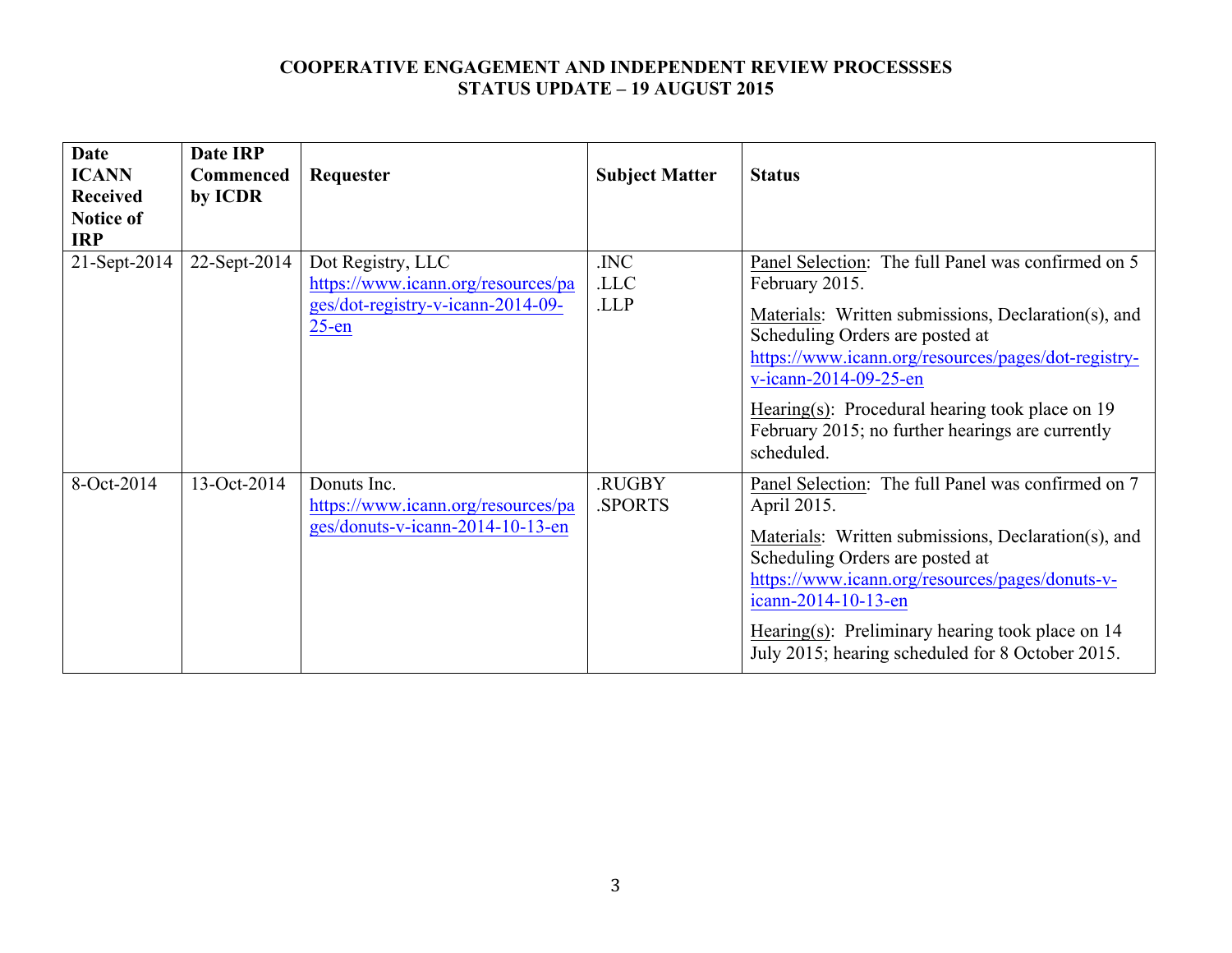| <b>Date</b><br><b>ICANN</b><br><b>Received</b><br><b>Notice of</b><br><b>IRP</b> | <b>Date IRP</b><br>Commenced<br>by ICDR | Requester                                                                                              | <b>Subject Matter</b>                          | <b>Status</b>                                                                                                                                                                    |
|----------------------------------------------------------------------------------|-----------------------------------------|--------------------------------------------------------------------------------------------------------|------------------------------------------------|----------------------------------------------------------------------------------------------------------------------------------------------------------------------------------|
| 5-Dec-2014                                                                       | 8-Dec-2014                              | <b>Gulf Cooperation Council</b><br>https://www.icann.org/resources/pa<br>ges/gcc-v-icann-2014-12-06-en | .PERSIANGULF                                   | Panel Selection: Emergency Panelist appointed on<br>10 December 2014; the two parties have selected<br>Panelists, who are now in the process of selecting<br>the third Panelist. |
|                                                                                  |                                         |                                                                                                        |                                                | Materials: Written submissions, Declaration(s), and<br>Scheduling Orders are posted at<br>https://www.icann.org/resources/pages/gcc-v-icann-<br>2014-12-06-en                    |
|                                                                                  |                                         |                                                                                                        |                                                | $Hearing(s)$ : No hearings are currently scheduled.                                                                                                                              |
| 10-Mar-2015<br>(.HOTEL)                                                          | 12-Mar-2015                             | Despegar Online SRL; Donuts, Inc.<br>Spring McCook, LLC; Famous<br>Four Media Limited- dot Hotel       | HOTEL, ECO<br>[consolidated on<br>12 May 2015] | Panel Selection: Full Panel was confirmed on 30<br>July 2015.                                                                                                                    |
| 13-Mar-2015<br>(ECO)                                                             |                                         | Limited; Fegistry, LLC; and Radix<br>FZC (.HOTEL) and Little Birch,<br>LLC and Minds + Machines Group  |                                                | Materials: Written submissions, Declaration(s),<br>and Scheduling Orders are posted at<br>https://www.icann.org/resources/pages/various-v-<br>icann-2015-03-16-en.               |
|                                                                                  |                                         | Limited (.ECO)                                                                                         |                                                | Hearing(s): Administrative call with Panel in<br>process of being scheduled.                                                                                                     |
| 19-Mar-2015                                                                      | 24-Mar-2015                             | Dot Sport Limited                                                                                      | .SPORT                                         | Panel Selection: The two parties have selected<br>Panelists, who are now in the process of selecting<br>the third Panelist.                                                      |
|                                                                                  |                                         |                                                                                                        |                                                | Materials: Written submissions, Declaration(s),<br>and Scheduling Orders are posted at<br>https://www.icann.org/resources/pages/accountab<br>ility/irp-en.                       |
|                                                                                  |                                         |                                                                                                        |                                                | Hearing $(s)$ : No hearings are currently scheduled.                                                                                                                             |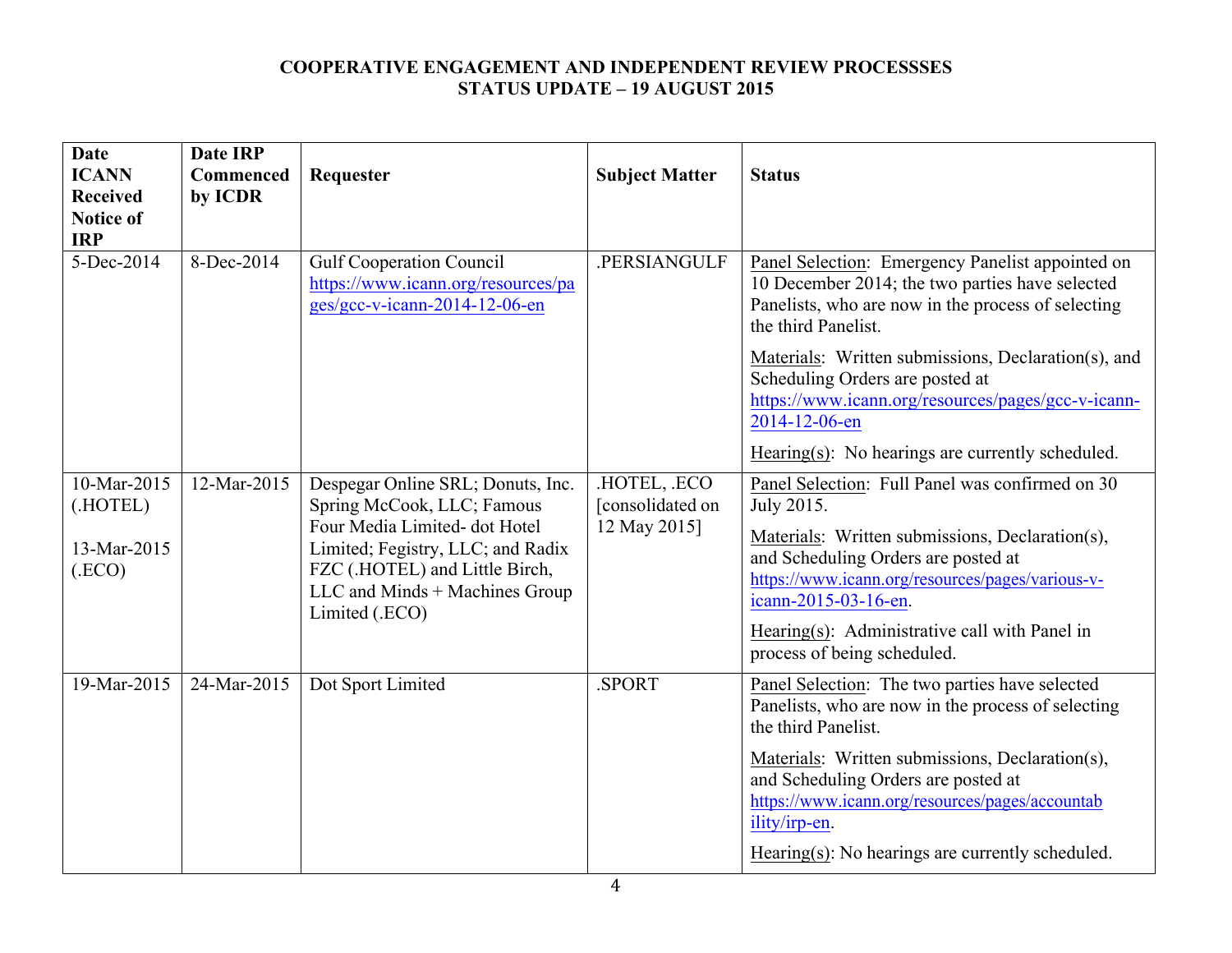| <b>Date</b><br><b>ICANN</b><br><b>Received</b><br><b>Notice of</b><br><b>IRP</b> | Date IRP<br><b>Commenced</b><br>by ICDR | Requester      | <b>Subject Matter</b> | <b>Status</b>                                                                                                                                                                                                                                                                                                                                        |
|----------------------------------------------------------------------------------|-----------------------------------------|----------------|-----------------------|------------------------------------------------------------------------------------------------------------------------------------------------------------------------------------------------------------------------------------------------------------------------------------------------------------------------------------------------------|
| 24-Mar-2015                                                                      | $7 - Apr - 2015$                        | Corn Lake, LLC | .CHARITY              | <b>Panel Selection:</b> The two parties have selected<br>Panelists, who are now in the process of selecting<br>the third Panelist.<br>Materials: Written submissions, Declaration(s),<br>and Scheduling Orders are posted at<br>https://www.icann.org/resources/pages/accountab<br>ility/irp-en.<br>Hearing(s): No hearings are currently scheduled. |